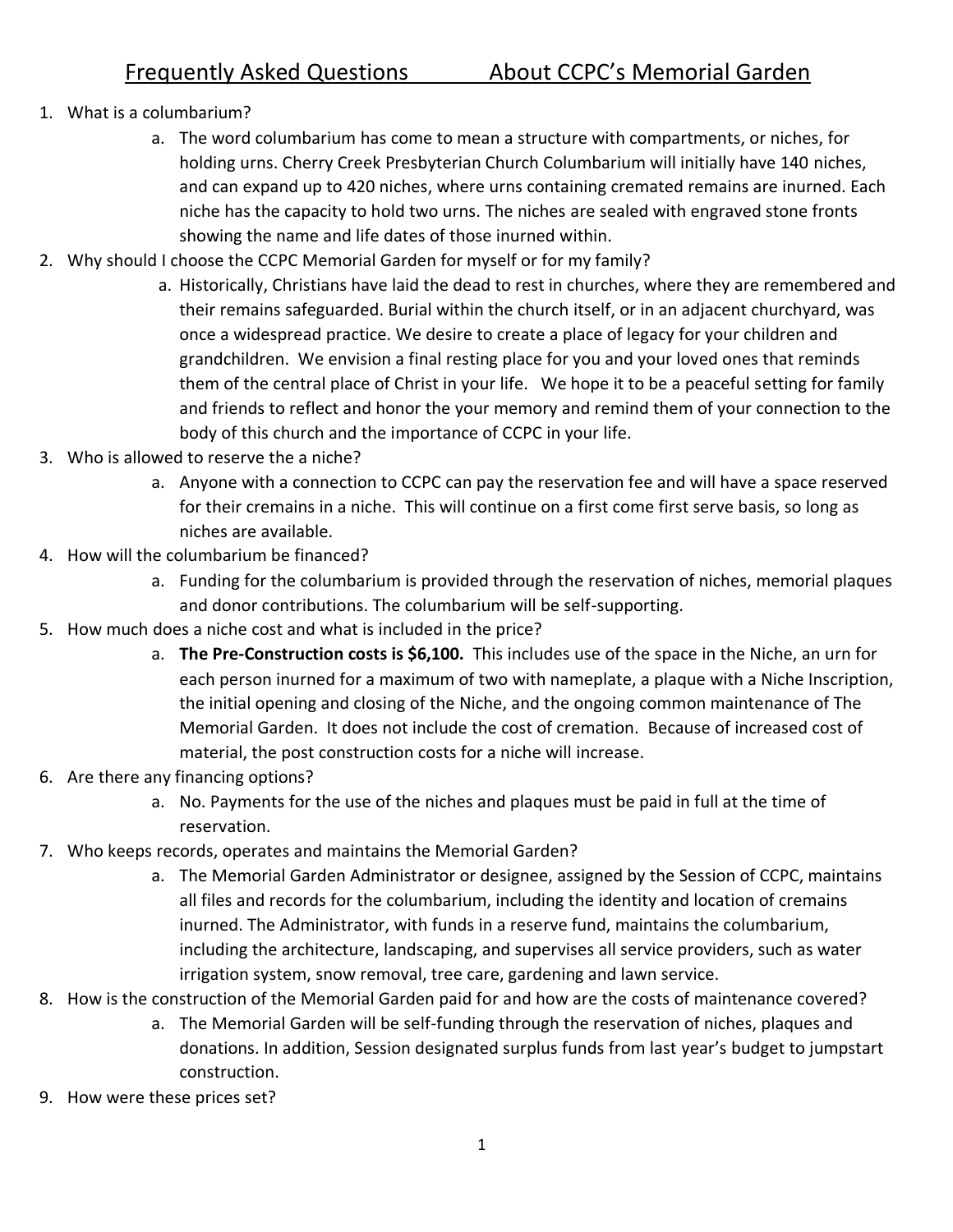- a. The prices were established based on a careful and thoughtful analysis of several factors, including, construction, inurnment costs, administration, ongoing maintenance costs and anticipated donations.
- 10. Is the reservation fee of a niche tax deductible?
	- a. We will not be giving a tax deductible donation receipt for reservation of a niche. Our research shows we can not count this as a donation. Donations toward construction will be counted as tax deductible. We recommend you ask your CPA for clarification regarding your personal situation.
- 11. Will there be extra costs at inurnment?
	- a. CCPC will not charge any additional costs for inurnment in a niche. Cremation and mortuary related expenses will be a separate cost to be taken care of by you, your estate or your heirs. While the memorial service is not included in the niche reservation costs, currently CCPC does not charge for a memorial service. The costs of the urns and of engraving have been included in the reservation fee and paid for in full.
- 12. What is inscribed on the niche?
	- a. The person's or persons' full name(s) with month, date and years of birth and death.
- 13. What is an urn?
	- a. Urns are the receptacles into which ashes are placed. The urns are then placed in the niche. The urns provided with the reservation of a niche are made of sheet bronze.
- 14. May I use my own urn?
	- a. We request that you use the CCPC provided urn. This urn is provided with your reservation and specifically fits into the niche.
- 15. May other items be inurned with the cremains?
	- a. No. No valuables, trinkets or medals of any kind shall be placed in the urn or niche. The niche may be used only for the inurnment of human cremains in an urn. A single urn in a Niche may hold the human cremains of only one person and two urns in a Niche may hold the human cremains of only two persons. No pet ashes may be inurned in the Memorial Garden.
- 16. How many niches may I reserve?
	- a. You may reserve as many as needed. For example, families may opt to reserve multiple niches, with two urns per niche.
- 17. May I choose the location of the niche?
	- a. Specific Niche locations will be assigned by Pastoral Care at the time of inurnment. Because this is a small, exclusive Memorial Garden with limited capacity, applicants cannot expect side by side placement of multiple Niches. All Niches in the Memorial Garden will be within the walls of the Memorial Garden. For an additional fee per niche, to cover the costs of engraving, shipping and handling, we can engrave a specific niche with a name and birthdate thereby marking a specific niche. Currently the fee is \$500 per niche.
- 18. May I place decorations?
	- a. Except during the time of inurnment, there will be no decorations, photographs, displays as floral tributes or "ornamentation" shall be allowed in The Memorial Garden. In order to provide a clean, calm, orderly Memorial Garden for all to grieve and remember, CCPC shall remove and dispose of any ornamentation in The Memorial Garden.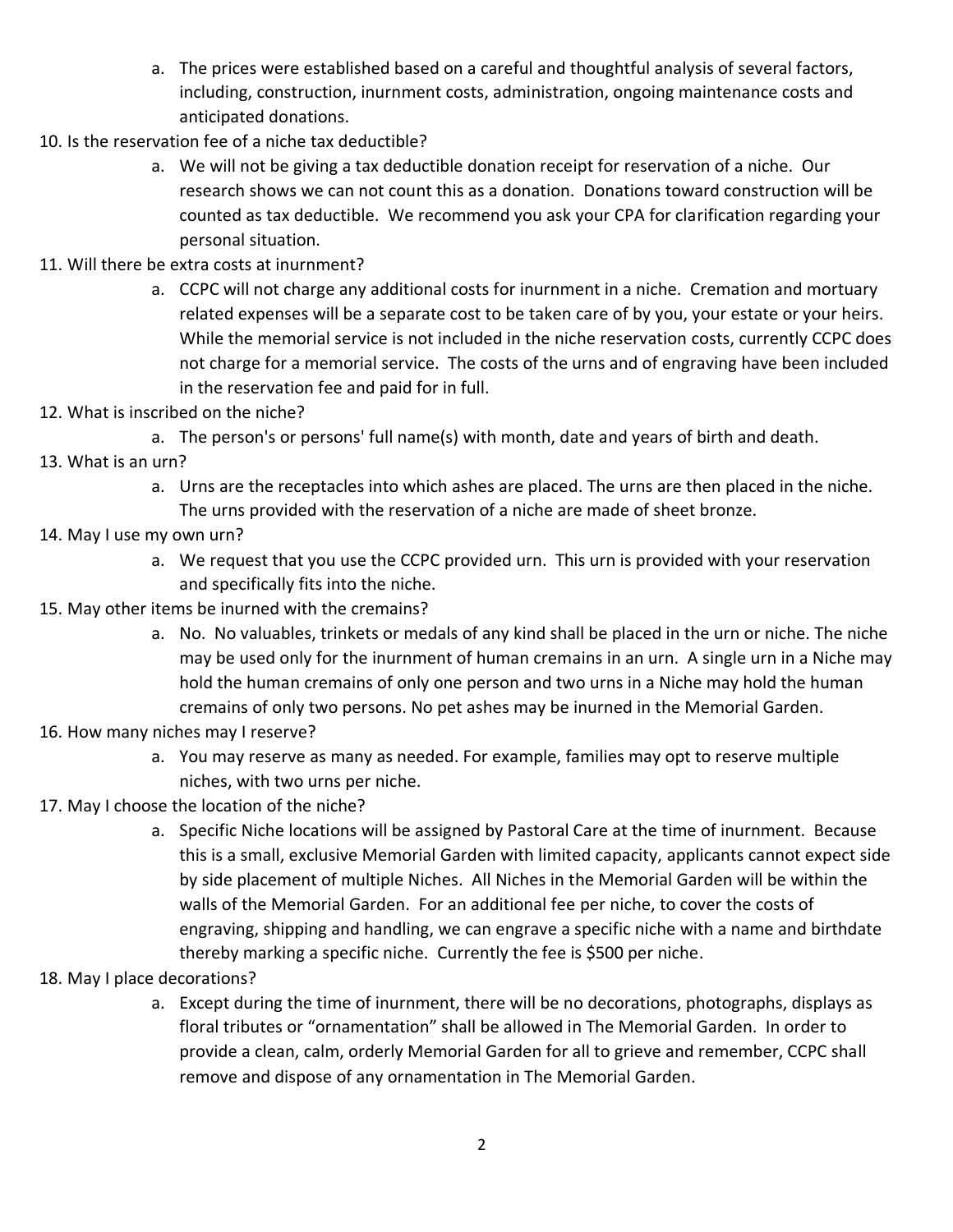- 19. Will clergy perform a service at the time of inurnment?
	- a. A committal service, which shall be explicitly Christian, may be held at each inurnment. One or more members of Pastoral Care, shall oversee both the committal service and inurnment. Subject to Pastoral Care approval, clergy not associated with CCPC and/or family or friends may participate in the committal service. Inurnment may take place absent a committal service.
- 20. When is the inurnment usually done?
	- a. A committal service and/or inurnment will be scheduled during daylight hours and when reasonably convenient to those persons arranging for the committal service and/or inurnment and Pastoral Care. Pastoral Care may refuse a committal service and/or inurnment when it is impracticable to do so and may suggest alternative times and/or days for a committal service and/or inurnment.
- 21. How will the church and funeral home interact?
	- a. At the time of death, the family, funeral home, and the church are in communication with each other. The funeral home will arrange for cremation and deliver the ashes to the family or the church, as directed. The family may make arrangements to pick up the approved urn at the church or have the funeral home pick it up, and either the family or the funeral home will deliver the urn back to the church just before inurnment. The family is responsible for the urn until the time of the inurnment service.
- 22. Is CCPC pledging to tend the Columbarium in perpetuity?
	- a. As long as CCPC exists, it will exercise its best efforts to care for the Columbarium, the ashes inurned, the urns, and the memorial markers. However, the church cannot guarantee that it will be able to continue operations of the Columbarium forever. If the time should arise, for whatever reason, that the Columbarium needs to be relocated, removed, or dismantled, that decision will be made by Session. In the event of the dissolution of the Church and/or Columbarium, the Church will arrange for the transfer of urns, at church expense, to a location and setting deemed suitable by CCPC. You or your heirs will have the right to request a transfer to any other location or setting, but such transfer, including compliance with all state or federal laws or regulations, will be at your expense.
- 23. Is the scattering of cremains available?

a. No.

- 24. May I have my niche inscribed before I die?
	- a. Because this is a small, exclusive Memorial Garden with limited capacity we do not believe that pre-inscriptions are necessary. All Niches in the Memorial Garden will be within the walls of the Memorial Garden, but in order to accommodate special requests, we will provide a service to pre-inscribe a niche with a name and birthdate. For an additional fee per niche, to cover the costs of additional engraving, shipping and handling, we will engrave a name and birthdate. Currently the fee is \$500 per niche.
- 25. What about cremains I already have?
	- a. You may have them inurned in the columbarium after completion of the Columbarium Agreement.
- 26. How are the rules set up?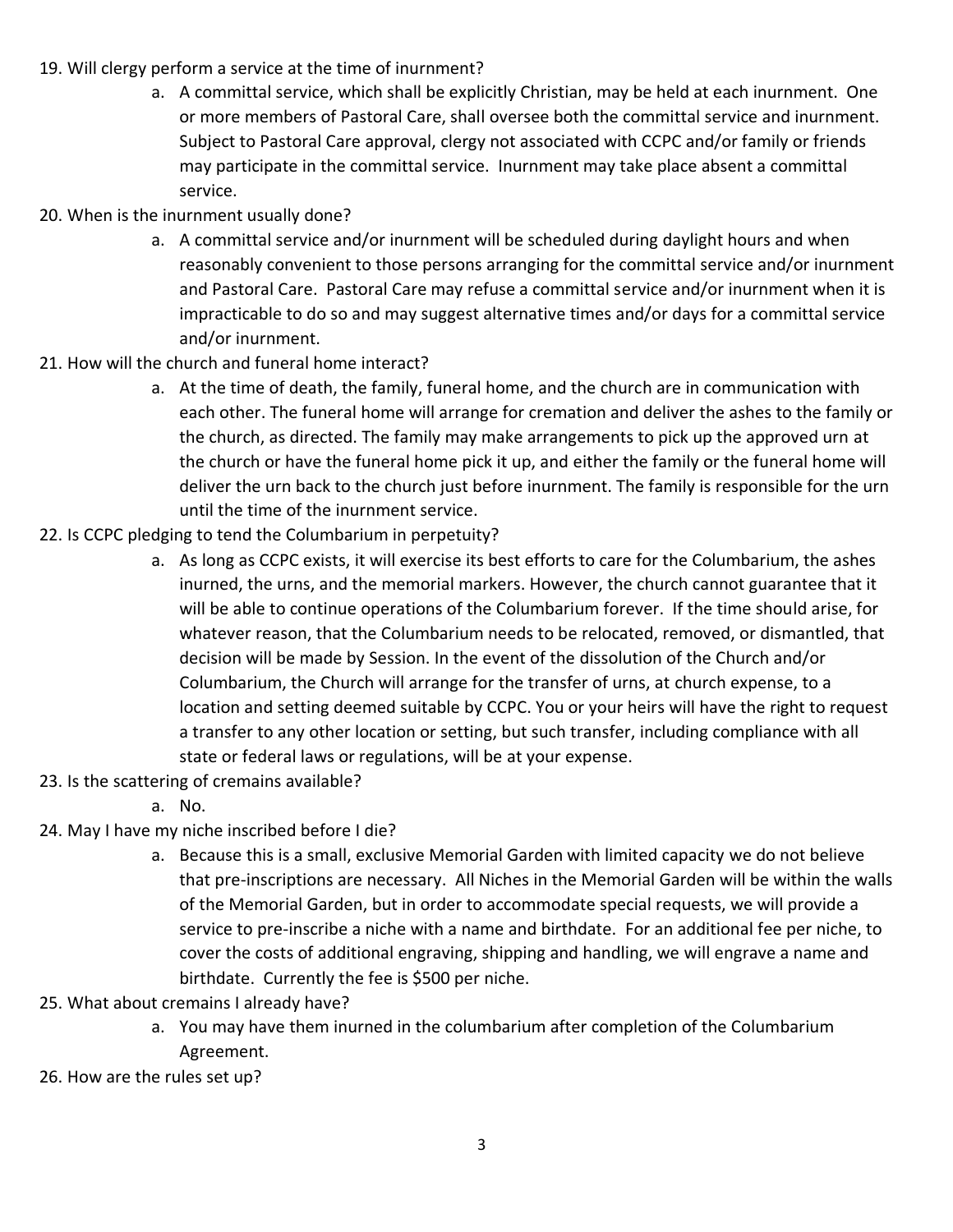- a. The Session of CCPC will direct the Memorial Garden Administrator to adopted a set of policies and procedures. They are designed to protect the current interests of both you and the church, and to preserve the decorum and appearance of the columbarium over time. From time to time, the rules may be amended as the church or the Session deems necessary.
- 27. How do I reserve a niche?
	- a. Email **columbarium@cherrycreekpres.org** letting us know you are interested. Someone will contact you to arrange a face to face meeting.
- 28. Do I actually own the niche?
	- a. No, the columbarium agreement is only a reservation to use the niche. No real property right or interest is created.
- 29. May I change the list of people who may be inurned in my niche in the columbarium?
	- a. Yes, during your lifetime, you may change the list of designated persons by a written amendment to the columbarium agreement signed by the church representative and yourself.
- 30. What if I decide later not to use the niche?
	- a. You may abandon your reservation at any time through written notice to CCPC. No refund will be given.
- 31. May I sell the niche to another person?
	- a. No, but you may reassign the niche to someone else approved by CCPC. You will remain the Applicant. Our policy states: During Applicant's lifetime and subject to Pastoral Care written approval, Applicant may substitute in writing the identity of the Designated Person(s) to be inurned or remembered. The right to substitute the identity of the Designated Person(s) ceases with the death of the Applicant(s) or the surviving Applicant(s). Where two individuals are the Applicants for two urns within one Niche, the written consent of both Applicants, or the legal representatives thereof is required to substitute the identity of a Designated Person(s) designated for inurement within the Niche.
- 32. May I remove ashes from the columbarium for any reason?
	- a. Yes, in the event there has been an inurnment in a niche and the Applicant or immediate family of the person whose cremains have been inurned wish to permanently remove the cremains from the niche, they may do so. However, there will not be any reimbursement in this case and you may not substitute other remains.
- 33. Must I pay for an entire niche if I am single?
	- a. Yes. You may opt to share a niche with another person; if so, please make arrangements separately while jointly completing the Columbarium Agreement.
- 34. Does the price include cremation?
	- a. No, the price does not include cremation. Arrangements for cremation should be made directly with a funeral home or cremation society.
- 35. What other costs are involved in being inurned at CCPC Memorial Garden?
	- a. None. The memorial service, honorarium for minister, musicians, etc. are separate and subject to the church's policies and fee schedules. Currently, there is no cost for a memorial service at CCPC.
- 36. How much of the reservation fee goes to CCPC operating budget and how much to Columbarium construction?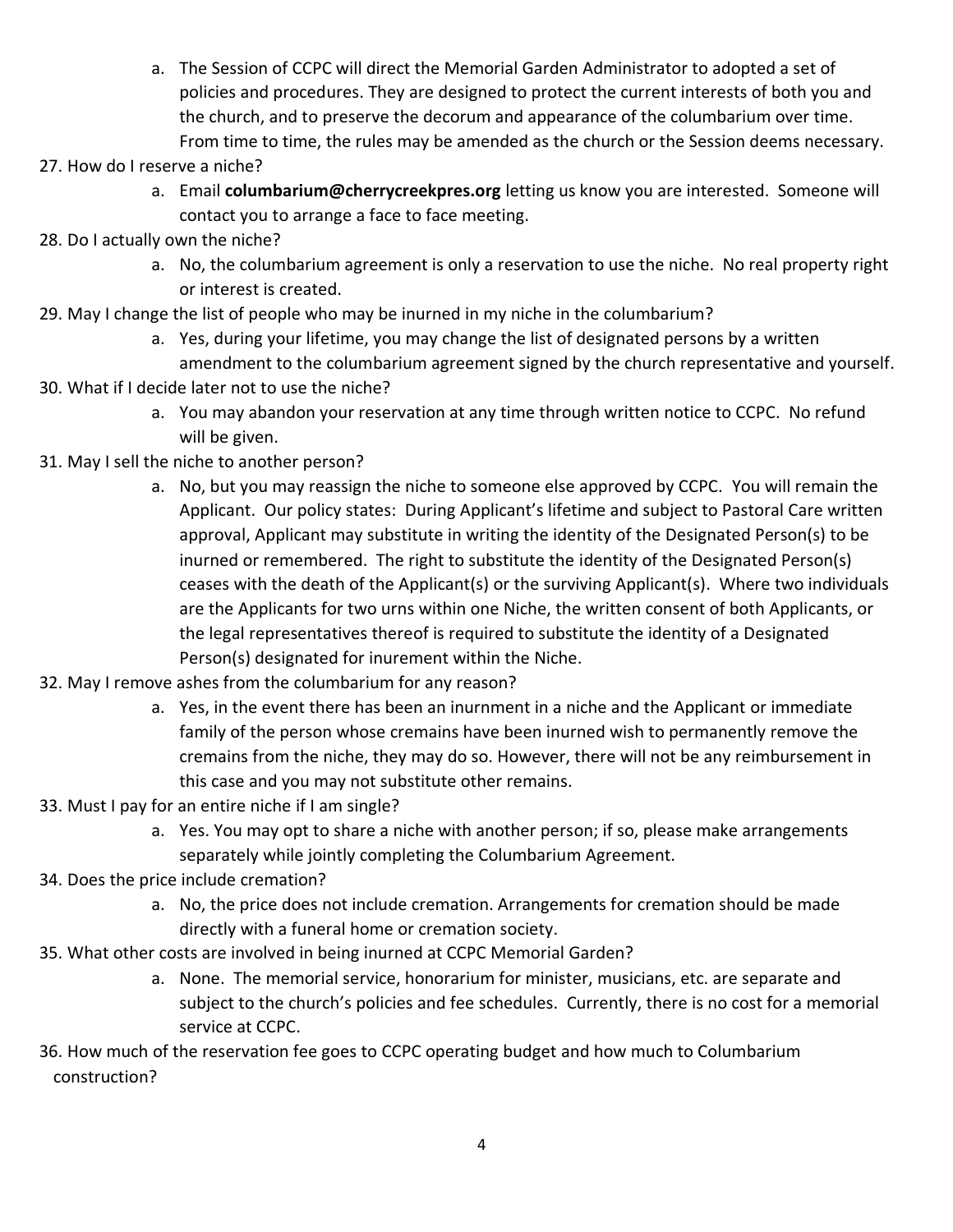- a. Initially all the funds go to the construction of the Columbarium. Once construction is complete, reservations for niches and memorial plaques will be directed to a fund to cover future columbarium expenses.
- 37. If I pay money up front and the Columbarium construction does not go ahead what happens to the funds paid in?
	- a. In the event that construction does not going ahead you will be given a full refund.
- 38. Will the reservation fee of a niche decrease in the future?
	- a. No. We are not marketing this to the general public and want a sacred resting place for those connected to CCPC.
- 39. How does the price of a columbarium niche compare to being buried in a traditional cemetery?
	- a. Currently, columbarium niches are less than cemetery burials. More information on these details are available from a mortuary/funeral home.
	- b. A local mortuary currently charges about \$9,500 to reserve a double niche with plaque engraving, urn and opening the niche. Most mortuaries will have additional services for you to purchase that will increase this cost.

40. What does the urn and a single plaque look like? (Examples)



**SAMPLE URN WITH** 

## **SINGLE PLAOUE**